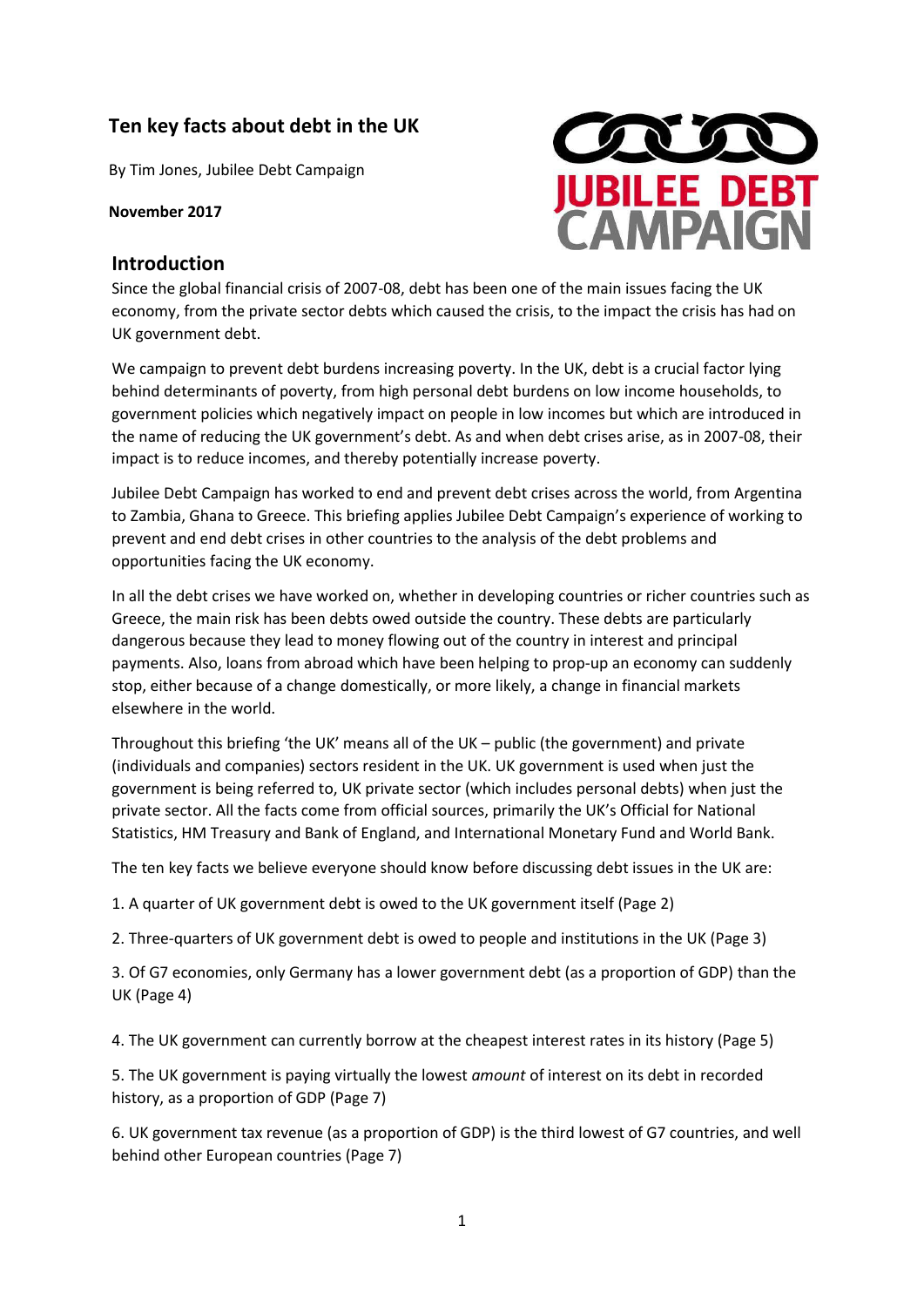7. The debt of the UK's private sector is more than four times as big as that of the government (Page 10)

8. Unsecured personal debt in the UK is rising rapidly (Page 11)

9. The UK economy has the largest deficit with the rest of the world of any rich country (Page 12)

10. The UK's finance sector is the most exposed to a crisis of any G7 economy (Page 14)

#### **1. A quarter of UK government debt is owed to the UK government itself**

The IMF say that the UK government's debt at the end of 2017 will be £1,795 billion, which is 89% of  $GDP<sup>1</sup>$  Of the UK government's debt, almost one-quarter is owed to the UK government itself, via the Bank of England. The debt owed to the Bank of England, which is a "corporation wholly owned by the UK government"<sup>2</sup> comes from the quantitative easing policy. At the start of 2009, the Bank of England began creating money with which it bought UK government bonds. This was intended as a means to stimulate the economy to aid recovery from the financial crisis of 2007-2008. Since 2009, £435 billion has been created to buy UK government bonds, $3$  most recently £60 billion since the June 2016 vote to leave the European Union.<sup>4</sup>

Almost no interest is paid by the government on the debts owed to the Bank of England. All interest payments above the Bank of England's base rate on these debts are returned by the Bank of England to the government.

Furthermore, the amount of debt owed to the Bank of England does not fall when the debts are repaid. When these debts are repaid<sup>5</sup>, the UK government pays the Bank of England. The Bank of England then uses this money to buy other government bonds on secondary debt markets, keeping the total amount of debt owed by the UK government to the Bank of England the same.<sup>6</sup>

By buying up assets, the impact of quantitative easing was to increase the value of those assets. Therefore, the most gains from the policy went to those who already owned assets, the rich. The Bank of England's own report has found that 40% of the value of quantitative easing has gone to the richest 5% of households.<sup>7</sup>

<sup>4</sup> <http://www.bankofengland.co.uk/markets/Pages/apf/default.aspx>In addition £10 billion has been created to buy corporate bonds.

<sup>&</sup>lt;sup>1</sup> IMF World Economic Outlook database. Accessed on 30 October 2017.

<sup>2</sup> http://www.bankofengland.co.uk/about/Pages/default.aspx

<sup>&</sup>lt;sup>3</sup> A 'bond' is a kind of way that governments and companies borrow. To take the example of a government, it borrows money in return for issuing a contract saying it will repay the money in full in a certain number of years (eg, 10) and interest every year until then (eg, 3%). This contract is known as a 'bond'. The bond is then tradable. Whoever initial lent the money usually sells the bond on. Such bonds are being bought and sold in their millions every day on financial markets. The current owner of a bond is called a 'bondholder'.

<sup>5</sup> ie, when the bond matures

<sup>6</sup> For example, see<http://www.bankofengland.co.uk/markets/Documents/marketnotice151105.pdf>

<sup>7</sup> <http://www.theguardian.com/business/2012/aug/23/britains-richest-gained-quantative-easing-bank>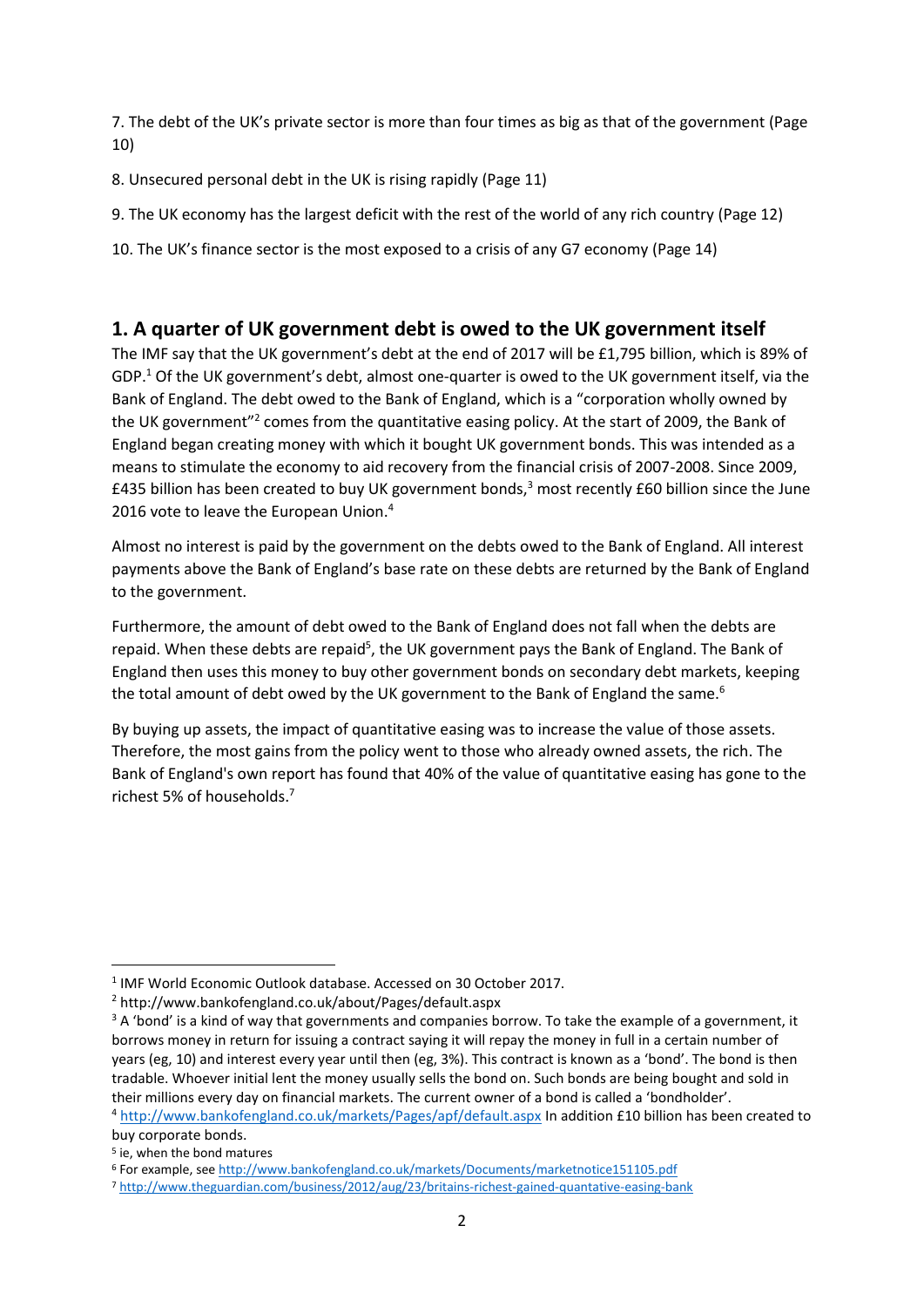# 2. Three-quarters of UK government debt is owed to people and institutions in the UK

Government debt is sometimes referred to as "national debt" but this is extremely misleading. A large majority of UK government debt is owed to people and institutions in the UK, not by the UK government to other nations.

According to the UK Treasury, around 25% of the government's debt is owed to people and institutions outside the UK.<sup>8</sup> Accounting for the 24% owed to the Bank of England, the remainder -51% - is owed to the UK private sector, primarily pension funds and insurance funds (24%), but also UK households (13%), banks (8%) and other companies (6%).<sup>9</sup>



Graph 1. Who UK government debt is owed to by sector, as of end-2016 $^{10}$ 

Government debt owed externally is more risky as:

- External debt leads to flows of resources out of a country (whereas domestic debt is the movement of resources within a country)
- External lending is more likely to be volatile, influenced by changes elsewhere in the world

Two related but separate issues are the currency debt is owed in and the law it is owed under. Virtually all<sup>11</sup> UK government debt is owed in pounds, the creation of which are controlled by the UK

<sup>&</sup>lt;sup>8</sup> The UK government says 27% of GILTs are owed to overseas investors

https://www.gov.uk/government/uploads/system/uploads/attachment\_data/file/597297/debt\_management report 2017-18 web.pdf This does not include the 9% of debt owed through National Savings and Investments to UK citizens. Including this means 25% is owed to overseas investors.

<sup>&</sup>lt;sup>9</sup> As above, calculated from

https://www.gov.uk/government/uploads/system/uploads/attachment\_data/file/597297/debt\_management report 2017-18 web.pdf

<sup>&</sup>lt;sup>10</sup> Except for the amount owed to the Bank of England, this is all calculated from https://www.gov.uk/government/uploads/system/uploads/attachment data/file/597297/debt management report 2017-18 web.pdf According to the Bank of England it owns £435 billion of UK government debt, which is 24% of £1,795 billion. http://www.bankofengland.co.uk/markets/Pages/apf/default.aspx

<sup>&</sup>lt;sup>11</sup> The government has issued a small amount of debt owed in the Chinese renminbi, but this was part of its efforts to make London into a global centre for trading renminbi assets, rather than because it needed Chinese currency.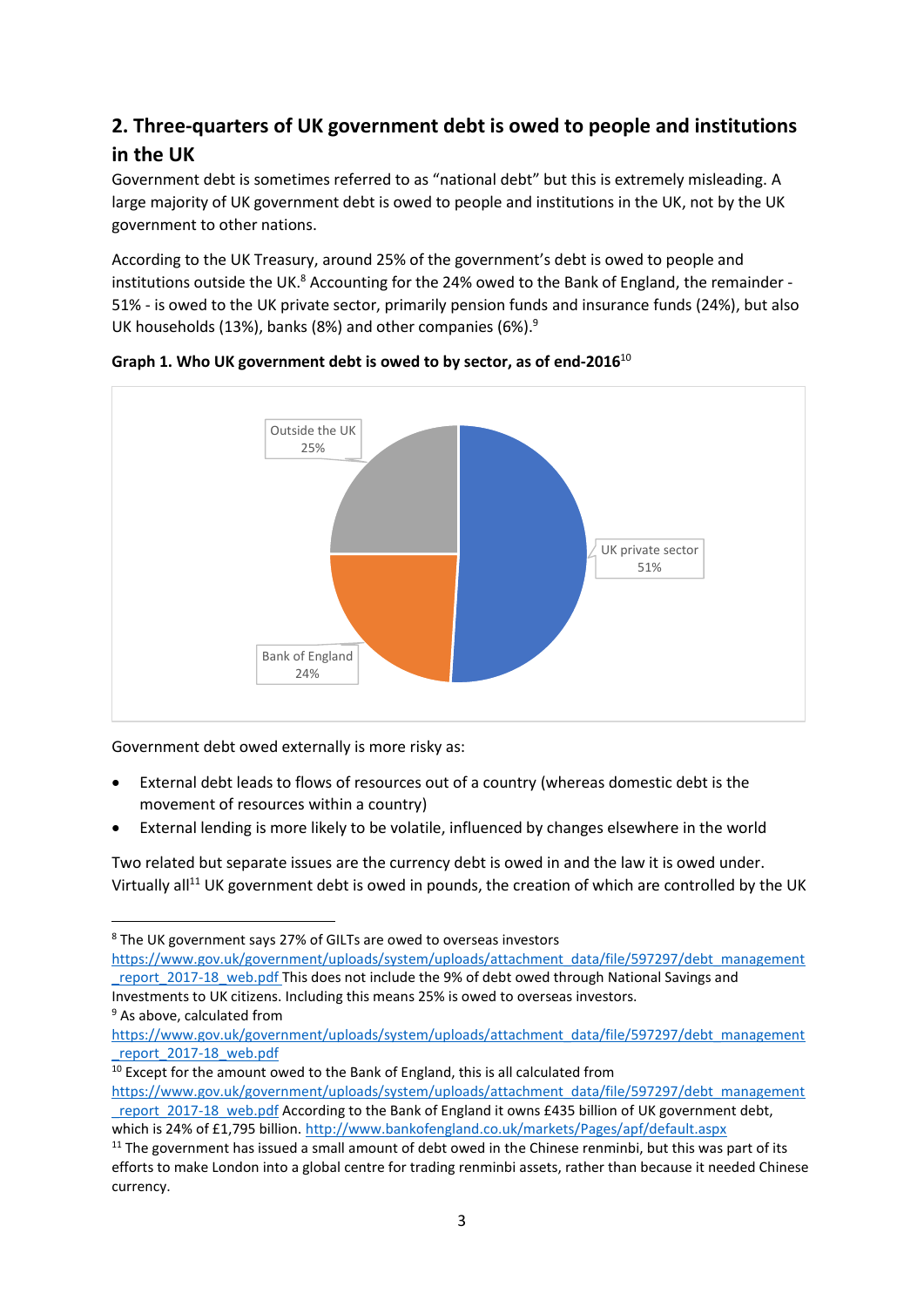government. Unlike many other countries, which borrow in foreign currencies, because UK government debt is owed in the currency it controls, debt payments cannot suddenly increase if the pound devalues against other currencies.

All UK government debt is owed under English law. This means in the highly unlikely event that the government needed to restructure the debt, it could manage the process through UK legislation. This also means it would not be at risk of vulture funds preventing any debt reduction, as has been the case for other countries facing debt crises, for example Greece, Argentina, Liberia, Zambia and the Democratic Republic of Congo.

#### Box. Domestic v. external debt: The cases of Japan and Greece

Japan has the largest debt of any government as a proportion of national income: 239%.<sup>12</sup> However, most of this is either owed to the Japanese government itself or savers in Japan, which means it does not cause the country to have a financial imbalance with the rest of the world. Japanese government debt does not lead to significant financial flows out of the country, and does not require large loans from outside the country to keep paying it. Furthermore, the Japanese government can still borrow at very low interest rates. The Japanese government's external debt is just 28% of GDP<sup>13</sup> (and so 12% of the total debt). It can borrow at interest rates of 0% for ten years, or even -0.1% for five years.<sup>14</sup>

In contrast, Greece's government debt is very large, but less than Japan's - 181% of GDP.<sup>15</sup> However, almost all of this is owed outside Greece, primarily to EU institutions and the IMF. Greece's large government external debt is why it has had a debt crisis for the last seven years, and why it is unlikely the crisis will end unless there is large scale cancellation of the external  $debt.<sup>16</sup>$ 

### 3. Of G7 economies, only Germany has a lower government debt than the UK

Despite growing significantly after the 2007/08 financial crisis (see point 6) by international and historical standards, UK government debt is still relatively low. The UK government has the second lowest debt of any country in the G7 proportionate to the overall size of the economy (see Graph 2. below). This remains the case if debt owed to a government's own central bank is excluded.<sup>17</sup>

Historically, the UK government's debt has been significantly higher. It increased above 100 per cent of GDP by the end of the First World War, going over 150% in the 1920s and 1930s. It reached a high of well over 200% of GDP at the end of the Second World War, and only fell below 100% in the 1960s. The fall in the size of the debt in the 1950s and 1960s was largely due to inflation and

<sup>&</sup>lt;sup>12</sup> IMF. World Economic Outlook database.

<sup>&</sup>lt;sup>13</sup> World Bank, Quarterly External Debt Statistics database SDDS

<sup>&</sup>lt;sup>14</sup> https://www.bloomberg.com/markets/rates-bonds/government-bonds/japan A negative interest rate means the lender is effectively paying the Japanese government to lend to it. This is not done through paying the 'negative interest' every year, but instead through more lending more than will ultimately be repaid when the bond matures (and no interest in between).

<sup>&</sup>lt;sup>15</sup> IMF. World Economic Outlook database.

<sup>&</sup>lt;sup>16</sup> For more on Greece see: Jubilee Debt Campaign. (2016). The Never-Ending Austerity Story: Why Greece's third 'bailout' changes nothing. http://jubileedebt.org.uk/reports-briefings/briefing/the-never-endingausterity-story-why-greeces-third-bailout-solves-nothing

<sup>&</sup>lt;sup>17</sup> As argued above, and by Lord Skidelsky, see https://www.project-syndicate.org/commentary/rising-debt-unfoundedfears-by-robert-skidelsky-2016-01 Arguably debt owed to the ECB should not be counted as owed to the government's own central bank, as the ECB is not majority owned by any Eurozone government, and unlike in the UK, US and Japan, Greece has been made to repay the ECB just as if it were like any other creditor.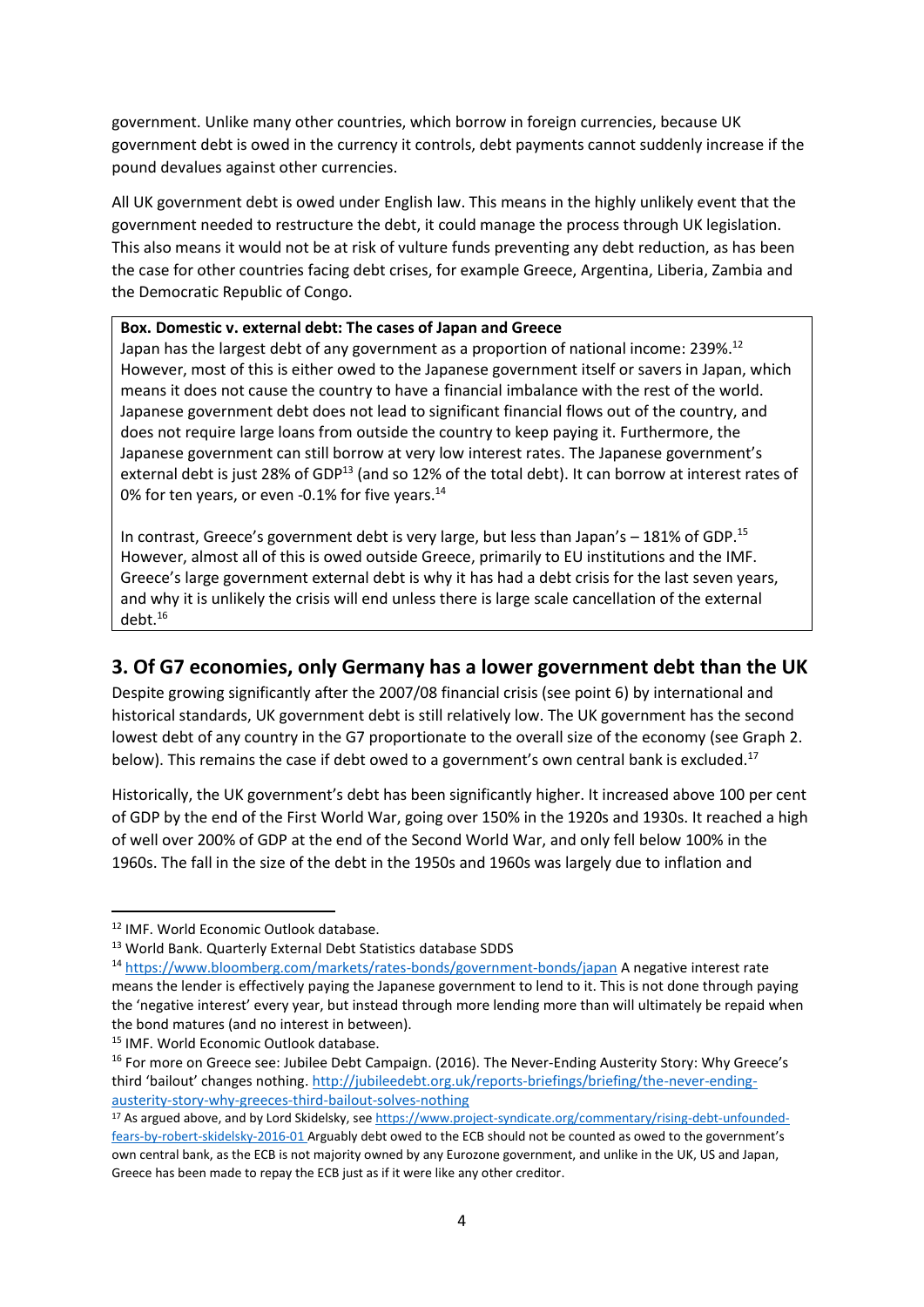economic growth reducing the size of the debt as a % of GDP, rather than large government surpluses.



**Graph 2. Government debt owed at end-2016 for G7 economies (per cent of GDP)**<sup>18</sup>

However, measuring the size of government debt as a proportion of GDP is not very helpful, as this takes no account of the cost of the debt – the size of debt payments relative to income – or where those payments are going, ie, whether to people and institutions in the same country, or leaving the country. Instead, it is better to look at the costs of debt payments, and the size of debt owed outside a country.

## **4. The UK government can currently borrow at the cheapest interest rates in its history**

The interest rates the UK government can borrow at have been falling since 2007, and are at their lowest level ever.

Before the 2007-2008 financial crisis the UK government could borrow at an interest rate, fixed for ten years, of between 4% and 5%. From 2009 to 2011 this fell to 3% to 4%. In the second-half of 2011 the rate fell substantially, and then varied between 1.5% and 2.5% (see Graph 3. below). Since the June 2016 vote to leave the EU rates have fallen again, varying between 0.7% and 1.5% (and at the time of writing are 1.3%). According to the Financial Times, recent years have seen the lowest government borrowing costs in the UK's history.<sup>19</sup>

UK government debt is bought and held by a range of actors, including pensions funds, savers and speculators, and their desire to lend to the UK government is influenced by various factors. Lenders to the UK government are willing to accept a relatively low interest rate because UK government debt is one of the safest assets they can put their money into. Unlike most developing countries, the UK government controls the creation of the currency in which its debt is owed – sterling. This means

<sup>&</sup>lt;sup>18</sup> Debt figures are from the IMF World Economic Outlook database. Debts owed to Central Banks are from the Bank of Japan, US Federal Reserve, Bank of England and European Central Bank. <sup>19</sup> <https://www.ft.com/content/ef568030-a7a8-11e4-be63-00144feab7de>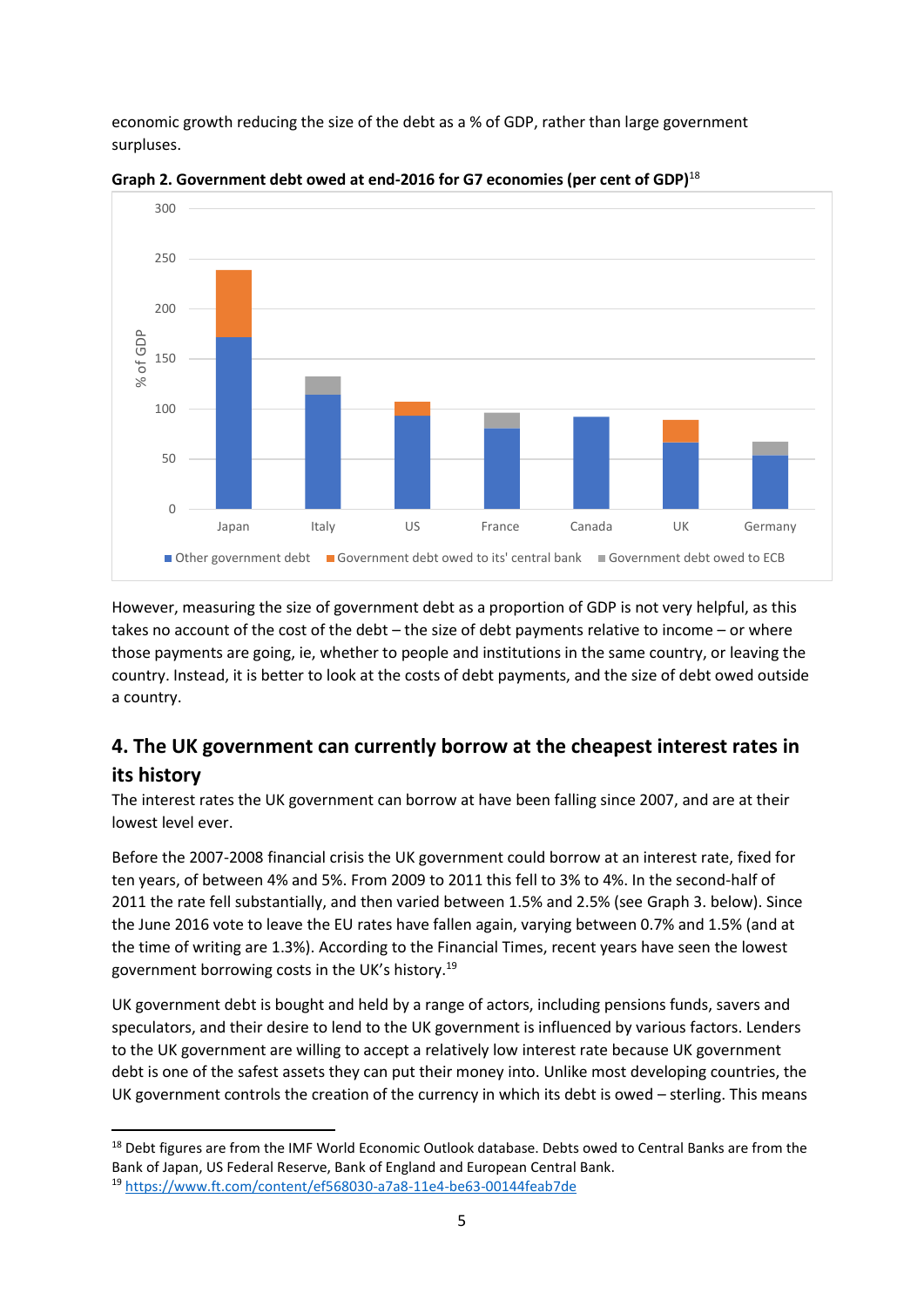it is extremely unlikely the UK government would default on such £ denominated debt. The risk of holding UK government debt is if inflation erodes its value.



**Graph 3. Interest rate paid on new UK government borrowing, fixed for 10 years**<sup>20</sup>

The fact that the UK government controls the creation of pounds sterling, and also that it has guaranteed tax revenue, mean that UK government debt is a very safe asset (alongside or just behind government debt of other countries who can also borrow in the currency they control, such as the US, Switzerland and Japan). At times of fragility and crisis, speculators are more likely to put their money into safe government debt.

UK government debt has been a safe haven during and since the financial crisis – a vital asset to store money through. For savers, particularly UK pension funds, it will continue to be a secure longterm asset, passed down through the generations as one generation cashes pension funds in and the next pays into them.<sup>21</sup>

The fact that most UK government debt is owed within the UK, all of it as pounds sterling, means that the government is at little risk of sudden increases in interest rates based on international financial flows. More likely is that economic shocks in the rest of the world will reduce UK government interest rates further as UK government debt continues to be a safe haven. When risks increase in other assets – from company shares to housing and real estate – savers and speculators take money out of those assets and put them in safe assets such as UK government debt. Whenever there are new events which reduce economic confidence – such as the vote to leave the EU – the interest rate on new UK government borrowing has fallen.

However, increasing UK government debt does have a distributional impact by transferring money from future taxpayers to the owners of the debt, which tends to be the rich. For example, 72% of pension fund wealth is owned by the wealthiest 20% of the population.<sup>22</sup> With UK government interest rates at low levels, this is not currently a large impact. Furthermore, interest rates are

<u>.</u>

<sup>21</sup> It would be devastating for safe saving in the UK if UK government debt were substantially paid off. <sup>22</sup> [https://www.nestpensions.org.uk/schemeweb/NestWeb/includes/public/docs/Cox-Private-pension](https://www.nestpensions.org.uk/schemeweb/NestWeb/includes/public/docs/Cox-Private-pension-wealth,PDF.pdf)[wealth,PDF.pdf](https://www.nestpensions.org.uk/schemeweb/NestWeb/includes/public/docs/Cox-Private-pension-wealth,PDF.pdf) 

<sup>&</sup>lt;sup>20</sup> Figures from www.uk.investing,com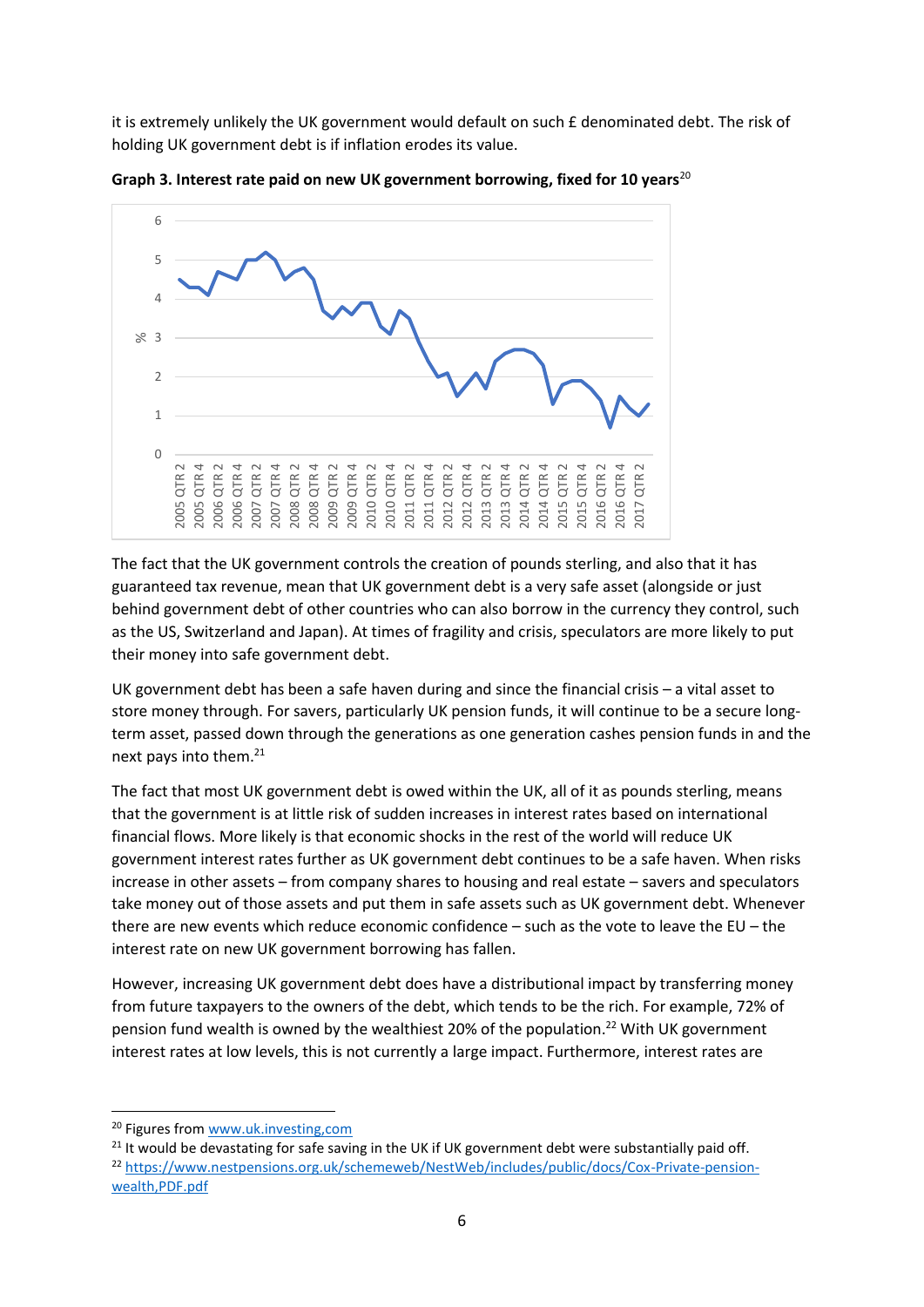currently below inflation, so actually government debt acts to transfer money in real terms from savers to the government.

# **5. The UK government is paying virtually the lowest** *amount* **of interest on its debt in recorded history, as a percentage of GDP**

The UK government is currently paying 1.8% of GDP in interest every year. This is the second joint lowest amount since records begin in 1955. The lowest was 2009 when it was 1.7% (see Graph 4. below). The other time interest payments were 1.8% of GDP was 2001-2003. This lower level of interest payments, despite the higher debt as a percentage of GDP is because:

- The interest rate paid on new government borrowing has fallen (see fact 4 above)
- A quarter of UK government debt is now owed to the Bank of England (see fact 1 above), on which the government only pays interest at the Bank of England base rate (now 0.5%) which is significantly lower than the interest owed under most of the debt contracts bought by the Bank of England



**Graph 4. Interest paid by the UK government as a percentage of GDP, 1955-2016** 23

# **6. UK government tax revenue is the third lowest of G7 countries and well behind other European countries**

The UK government continues to have one of the lowest tax revenue collection rates of major rich economies, as a percentage of GDP (see Graph 5. Below). On current government plans, tax revenue is projected to stay stagnant at 36% of GDP, at a time of increasing financial burdens from pensions and healthcare because of an aging population. The percentage of the population who are over 60 is projected by the Office for National Statistics to increases from 23.2% in 2015 to 26.1% by 2025.<sup>24</sup> Maintaining government revenue at the same level alongside an aging population will mean there is relatively less money available for public spending, including on pensions and healthcare.

<sup>&</sup>lt;sup>23</sup> <http://researchbriefings.files.parliament.uk/documents/SN05745/SN05745.pdf>The figures used are those net of the Asset Purchase Facility, ie, accounting for the fact that most of the interest payments on debt owed to the Bank of England are returned to the UK government.

<sup>24</sup> [http://ons.gov.uk/ons/rel/npp/national-population-projections/2014-based-projections/stb-npp-2014](http://ons.gov.uk/ons/rel/npp/national-population-projections/2014-based-projections/stb-npp-2014-based-projections.html) [based-projections.html](http://ons.gov.uk/ons/rel/npp/national-population-projections/2014-based-projections/stb-npp-2014-based-projections.html)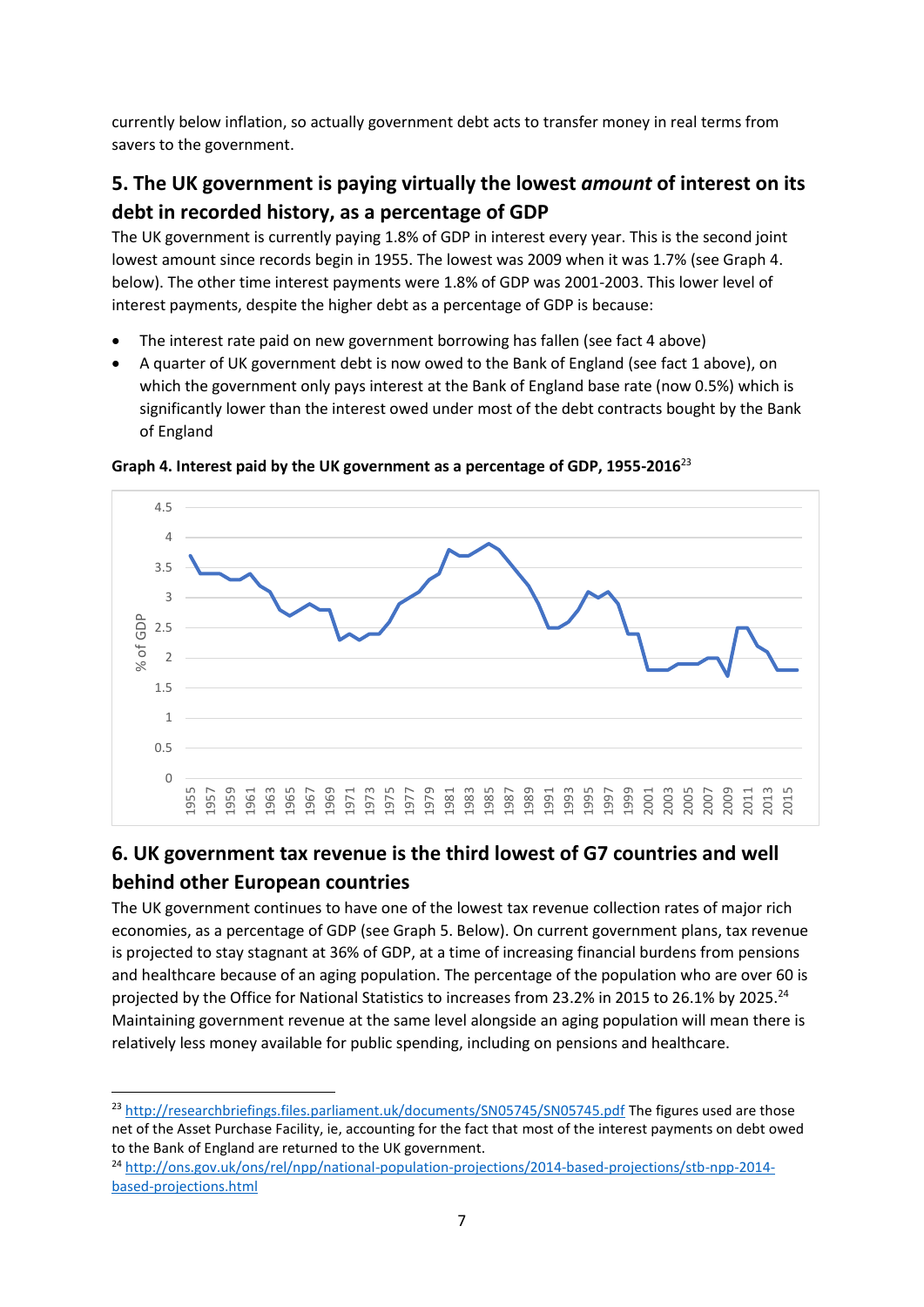

Graph 5. Government tax revenue in 2016 as a percentage of GDP<sup>25</sup>-

It was the fall in tax revenues because of the post-crisis contraction of the economy which created the large UK government deficit following the financial crisis of 2007-2008. Between the mid-1990s and 2007, UK government debt fell as a percentage of GDP, from 45% in 1996 to 42% by 2007 (see Graph 6. below). The debt then began to rise rapidly in 2008 after tax income collapsed. Between 2008 and 2009 government revenue fell by £58 billion (in 2014 £ terms), from £635 billion to £577 billion (by 9%).<sup>26</sup>



**Graph 6. UK government debt as a percentage of GDP, 1980 – 2016**<sup>27</sup>

Government debt inevitably increases during a sizeable financial crisis because of the collapse in government revenues. The government continuing to spend helps to protect more people from the impacts of the, hopefully temporary, recession, by keeping more demand in the economy and so fewer people lose jobs than would otherwise be the case. The deficit would then be expected to fall

<sup>&</sup>lt;sup>25</sup> IMF World Economic Outlook Database. Accessed on 14/06/17

<sup>&</sup>lt;sup>26</sup> Figures from IMF World Economic Outlook, amended to 2014 £.

<sup>&</sup>lt;sup>27</sup> IMF World Economic Outlook database. Accessed on 13/06/17.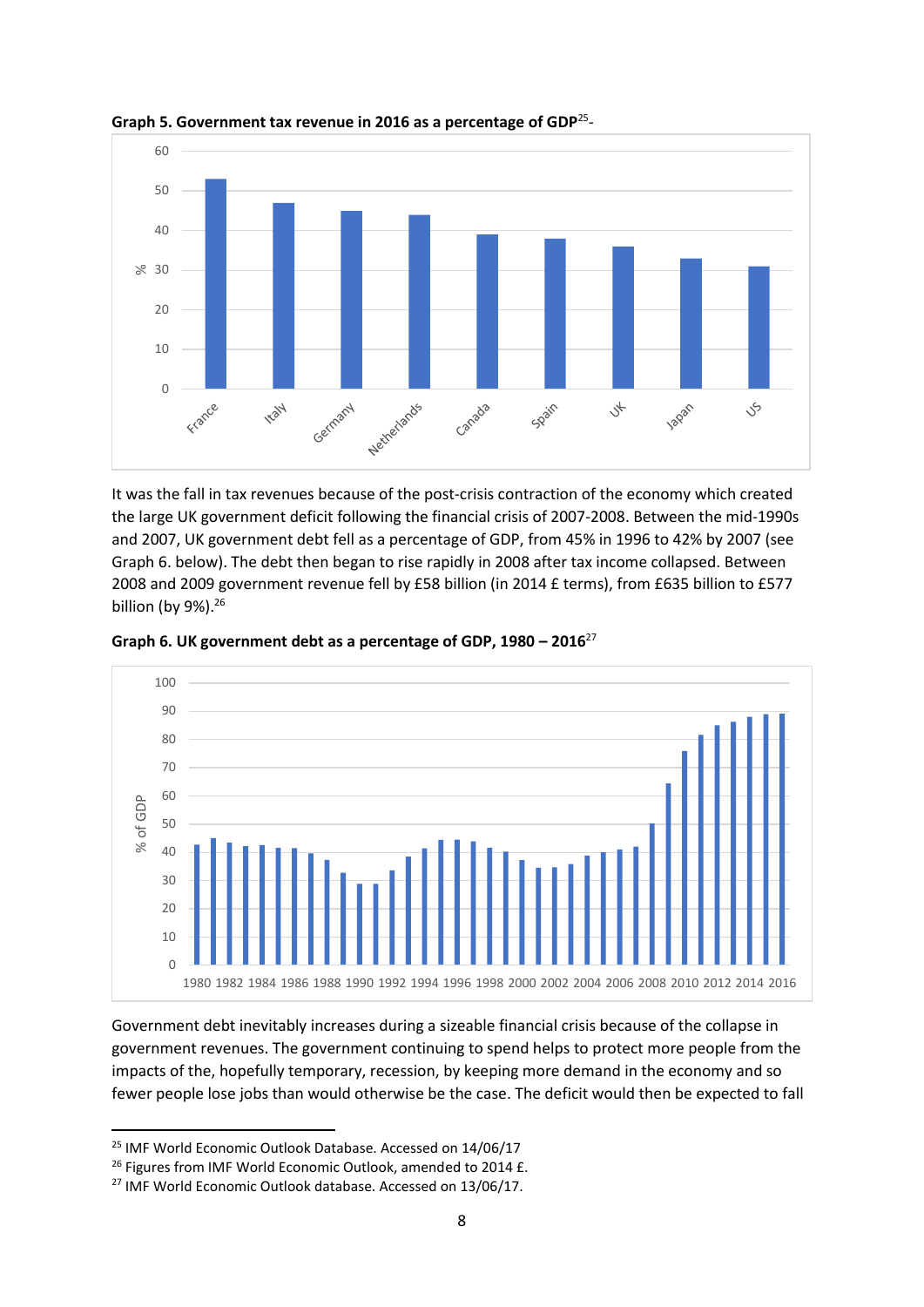as the economy recovers, and once the economy has recovered it becomes prudent to have a small surplus to help reduce government debt (alongside moderate inflation and growth which will also reduce the debt).

The size of the UK economy per person has only just returned to 2007 levels, which has led economist David Blanchflower to call it the slowest and worst economic recovery in the UK since the South Sea bubble in 1720.<sup>28</sup> Therefore, a government deficit would be expected, and be necessary, until the economy has grown substantially more.

In the 27 years from 1980 to 2016, the UK government has had a deficit in all but five years, when instead there were small surpluses (1988-89 and 1999-2001) (see Graph 7. below). Despite this, in the mid-1980s and mid-1990s the overall debt fell despite there being a deficit, because the rate of economic growth and inflation was higher than the deficit.





<sup>28</sup> [http://www.independent.co.uk/voices/comment/britain-has-taken-longer-to-recover-from-recession-than](http://www.independent.co.uk/voices/comment/britain-has-taken-longer-to-recover-from-recession-than-at-any-time-since-the-south-sea-bubble-9645218.html)[at-any-time-since-the-south-sea-bubble-9645218.html](http://www.independent.co.uk/voices/comment/britain-has-taken-longer-to-recover-from-recession-than-at-any-time-since-the-south-sea-bubble-9645218.html) 

<sup>&</sup>lt;sup>29</sup> IMF World Economic Outlook database. Accessed on 13/06/17.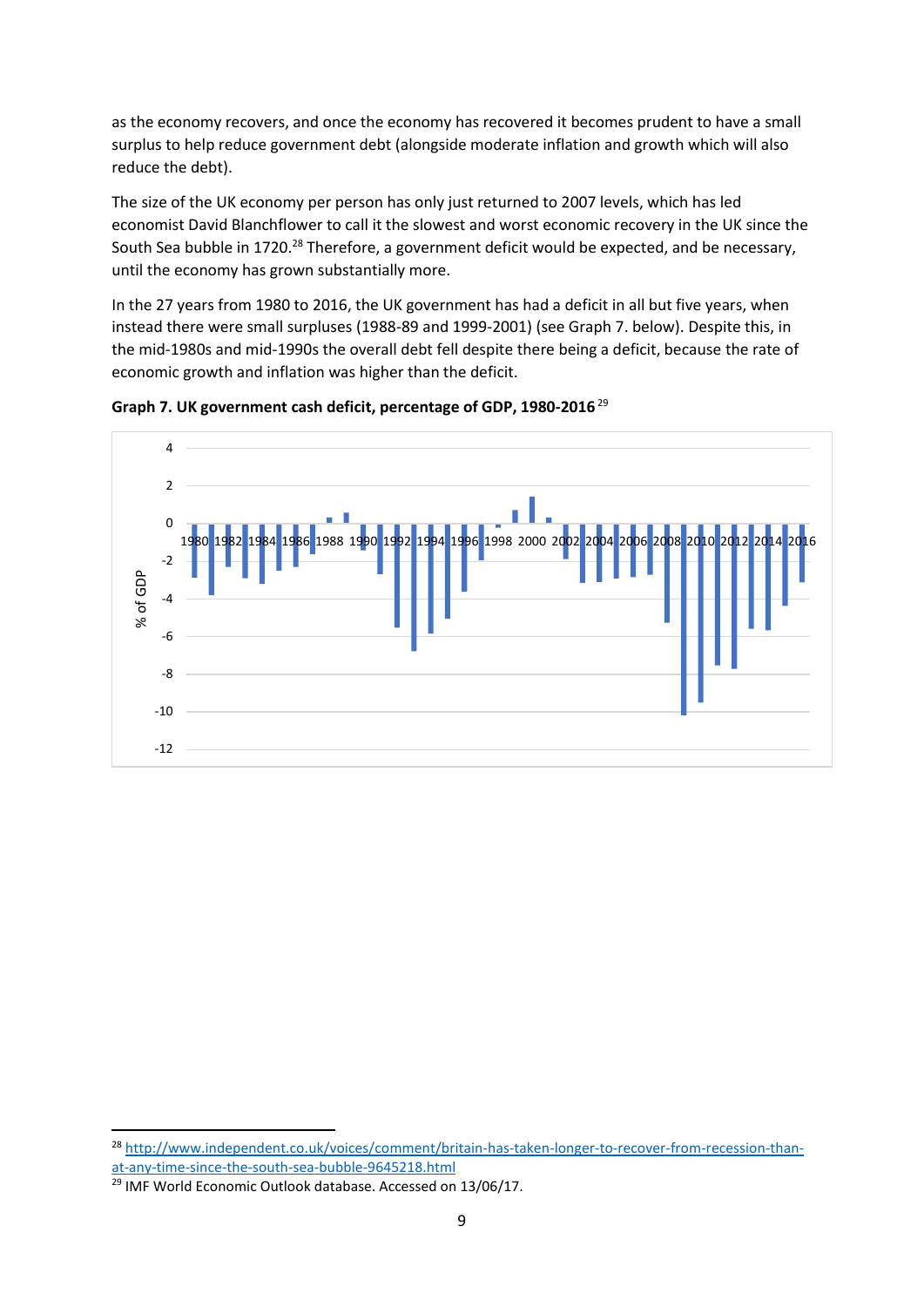

**Graph 8. UK GDP per person, constant £, 1980 - 2016**

# **7. The debt of the UK's private sector is more than four times as big as that of the government**

The total debt of the UK's private sector debt, ie, companies and households, is estimated to be over 400% of GDP, more than four times the size of UK government debt. At the end of the 1980s private sector debt was 150% of GDP, but it then grew to over 450% of GDP by the financial crisis of 2008/2009 (see Graph 9. below).

These figures all come from the budget documents produced by the UK Treasury. However, these figures have not been included in the Budget since 2013. While there are up-to-date official figures on the debt of UK households and non-financial corporations, we cannot find such figures for financial corporations. According to the OECD, the debt of UK households and non-financial corporations was 231% of GDP in 2016. This is up slightly on the level in 2007 (224% of GDP) and 2013 (222% of GDP),<sup>30</sup> indicating that total UK private sector debt is likely to, if anything, have risen since the Treasury stopped publishing the data in 2013.

<sup>30</sup> <http://stats.oecd.org/index.aspx?queryid=34814>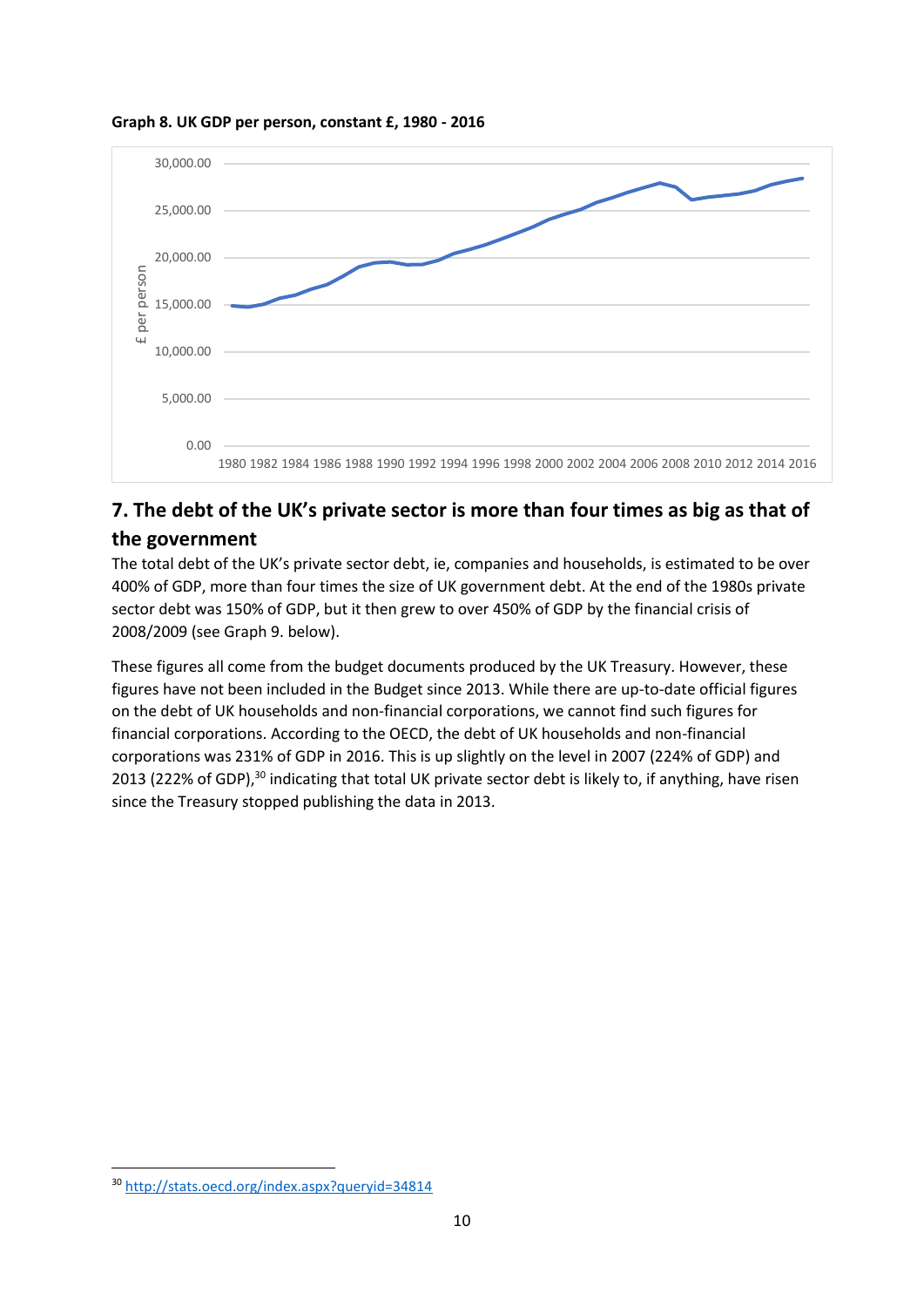

**Graph 9. UK private sector debt 1988-2013, percentage of GDP**<sup>31</sup>

#### **8. Unsecured personal debt in the UK is rising rapidly**

Unsecured debt<sup>32</sup> is increasing rapidly (see Graph 10. below). Of personal debts, unsecured lending (also known as consumer credit) has been growing particularly rapidly. The annual growth rate was 8.2% in the year to September 2015,  $33$  10.3% in the year to September 2016,  $34$  and 9.9 % in the year to September 2017.<sup>35</sup>

Total unsecured personal debt is now £204 billion,<sup>36</sup> which is £4,250 per adult in the UK. It has increased from £157 billion in mid-2013, $37$  an increase of 30%.

<u>.</u>

<sup>31</sup> HM Treasury. (2013). Budget 2013<https://www.gov.uk/government/publications/budget-2013-documents>

<sup>&</sup>lt;sup>32</sup> Unsecured debt is any debt not guaranteed by an asset such as a house. It therefore excludes mortgages but includes personal loans, credit cards and pay-day loans.

<sup>33</sup> <http://www.bankofengland.co.uk/statistics/Pages/mc/2015/sep.aspx>

<sup>34</sup> <http://www.bankofengland.co.uk/statistics/Pages/mc/2016/sep.aspx>

<sup>35</sup> <http://www.bankofengland.co.uk/statistics/Pages/mc/2017/sep.aspx>

<sup>36</sup> <http://www.bankofengland.co.uk/statistics/Pages/mc/2017/sep.aspx>

<sup>37</sup> <http://www.bankofengland.co.uk/boeapps/iadb/FromShowColumns.asp?Travel=NIxSSx&SearchText=bI2O>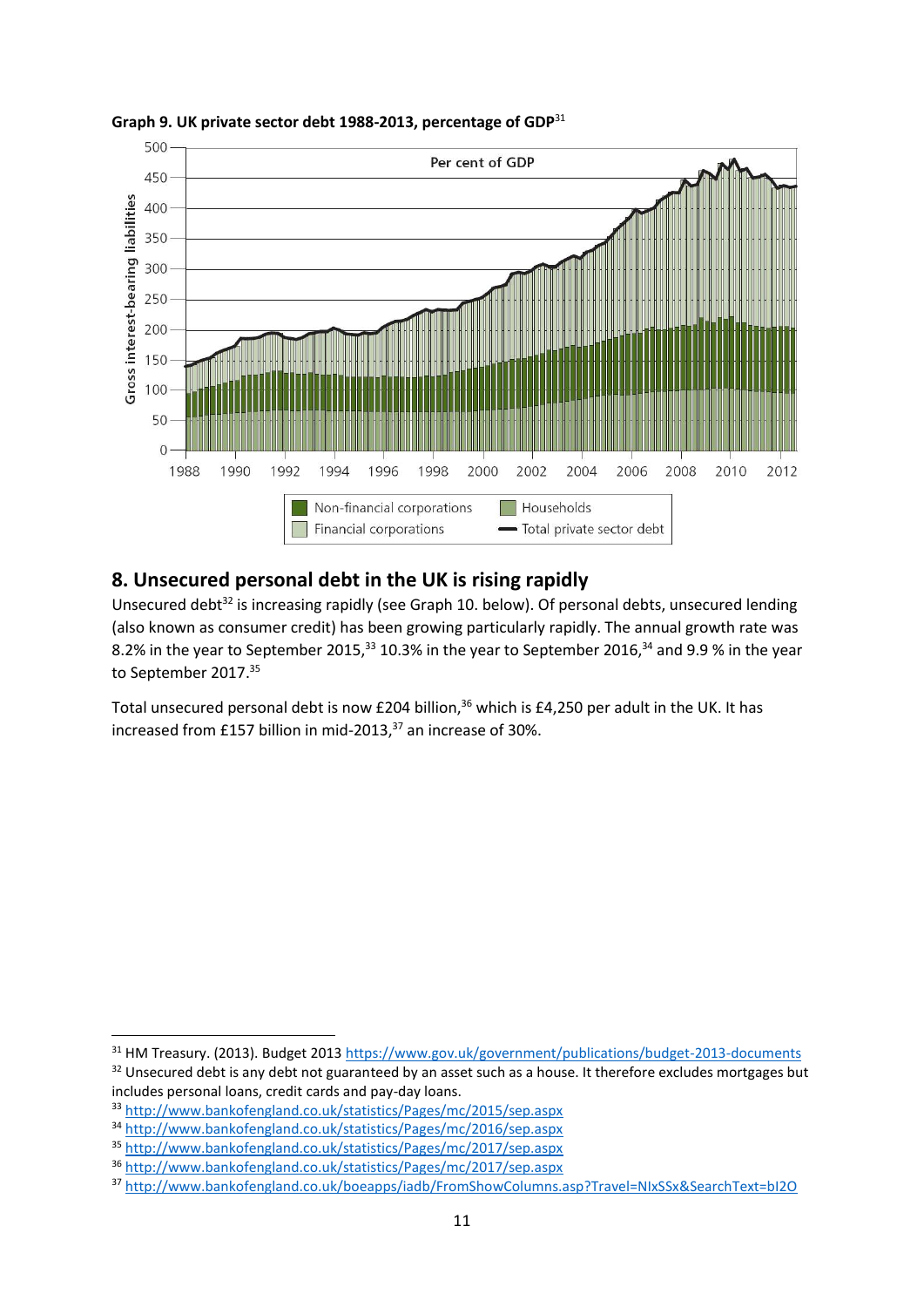

#### **Graph 10. Unsecured personal in the UK, 2000-2017**<sup>38</sup>

### **9. The UK economy has the largest deficit with the rest of the world of any rich country**

The current account balance measures how much the UK (the public and private sector) is sending to the rest of the world each year through buying imports and making debt and profit payments, and how much it is earning through exports and receiving debt and profit payments.

If there is a current account deficit this means that the UK as a whole (private and public sectors) is borrowing from the rest of the world or selling things people in the UK own, to people outside the UK.<sup>39</sup>. It is this borrowing or sale of assets which enable the UK to consume more from the rest of the world than it is earning from the rest of the world.

In 2016, the UK had a current account deficit of 4.4% of GDP. According to the IMF, this is the highest of any rich country (see Graph 11. below). Of other G7 countries, Canada had a deficit of 3.3% in 2016, the US 2.6% and France 1.1%. Italy had a surplus of 2.7%, Japan 3.9% and Germany 8.5%.<sup>40</sup>

<u>.</u>

<sup>&</sup>lt;sup>38</sup> Data from

<http://www.bankofengland.co.uk/boeapps/iadb/FromShowColumns.asp?Travel=NIxSSx&SearchText=bI2O> <sup>39</sup> Most likely both of these things.

<sup>40</sup> IMF World Economic Outlook database.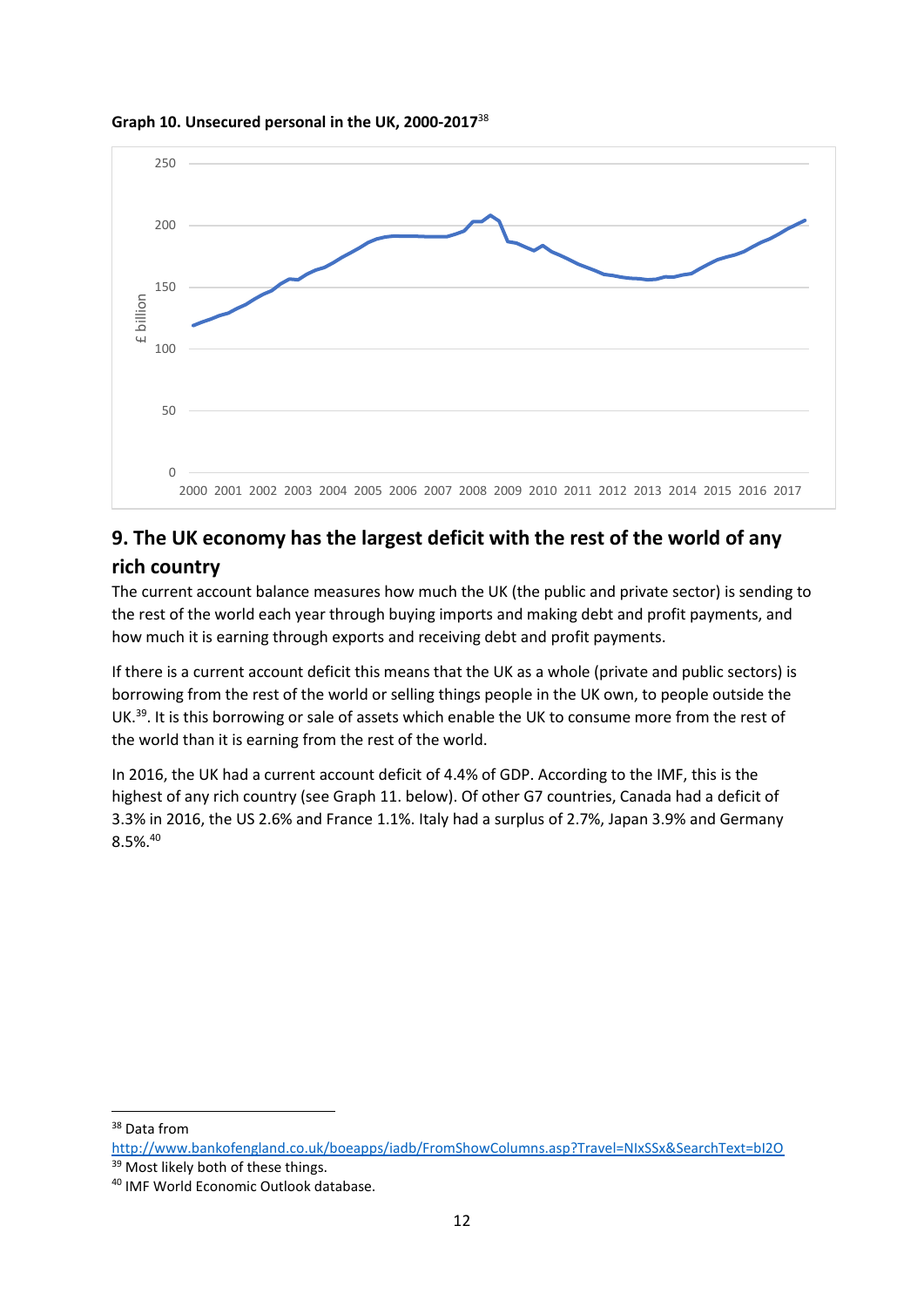

**Graph 11. Current account deficits / surpluses in 2016 of rich countries, percentage of GDP**<sup>41</sup>

The impact of the whole UK economy spending more than it earns from the rest of the world is to increase debts owed outside the UK, or to sell-off UK assets to speculators from outside the UK, which then leads to interest and profits being sent out of the country in the future. Whilst a current account deficit allows the UK to consume more now, it is at the cost of reducing income in the future. Furthermore, if speculators suddenly reduce their willingness to lend to the UK economy, or buy UK assets, it can lead to a sudden drop in income in the UK, and so recession.

Governor of the Bank of England Mark Carney has said that the UK's large current account deficit means the country is dependent on "the kindness of strangers".<sup>42</sup> However, this is not quite right. Those outside the UK lending to the UK, or buying UK assets, are not doing so out of kindness, but in anticipation of receiving more back in return in the future.

The UK's current account deficit of 4.4% of GDP in 2016, was the joint highest on record, tied with 2013 and only beaten by 4.7% in 2014. Before 2013, the deficit had only gone over 4% once before, in 1989, during the boom just before the 1990s recession.<sup>43</sup> The Office for National Statistics<sup>44</sup> estimates the UK had an even higher deficit in 2016, 5.9% of GDP, the highest since records began.<sup>45</sup>

What is striking about the current record high deficits is that they have not even funded an economic boom.

<sup>41</sup> IMF World Economic Outlook database.

<sup>42</sup> [https://www.theguardian.com/business/2016/jan/26/mark-carney-fails-to-rule-out-eight-year-term-at](https://www.theguardian.com/business/2016/jan/26/mark-carney-fails-to-rule-out-eight-year-term-at-bank-of-england)[bank-of-england](https://www.theguardian.com/business/2016/jan/26/mark-carney-fails-to-rule-out-eight-year-term-at-bank-of-england) 

<sup>43</sup> ONS. Balance of payments time series dataset

<https://www.ons.gov.uk/economy/nationalaccounts/balanceofpayments/datasets/balanceofpayments> <sup>44</sup> We have focussed on the IMF figures as these are comparable between countries.

<sup>45</sup> <https://www.ons.gov.uk/economy/nationalaccounts/balanceofpayments/timeseries/aa6h/pb>